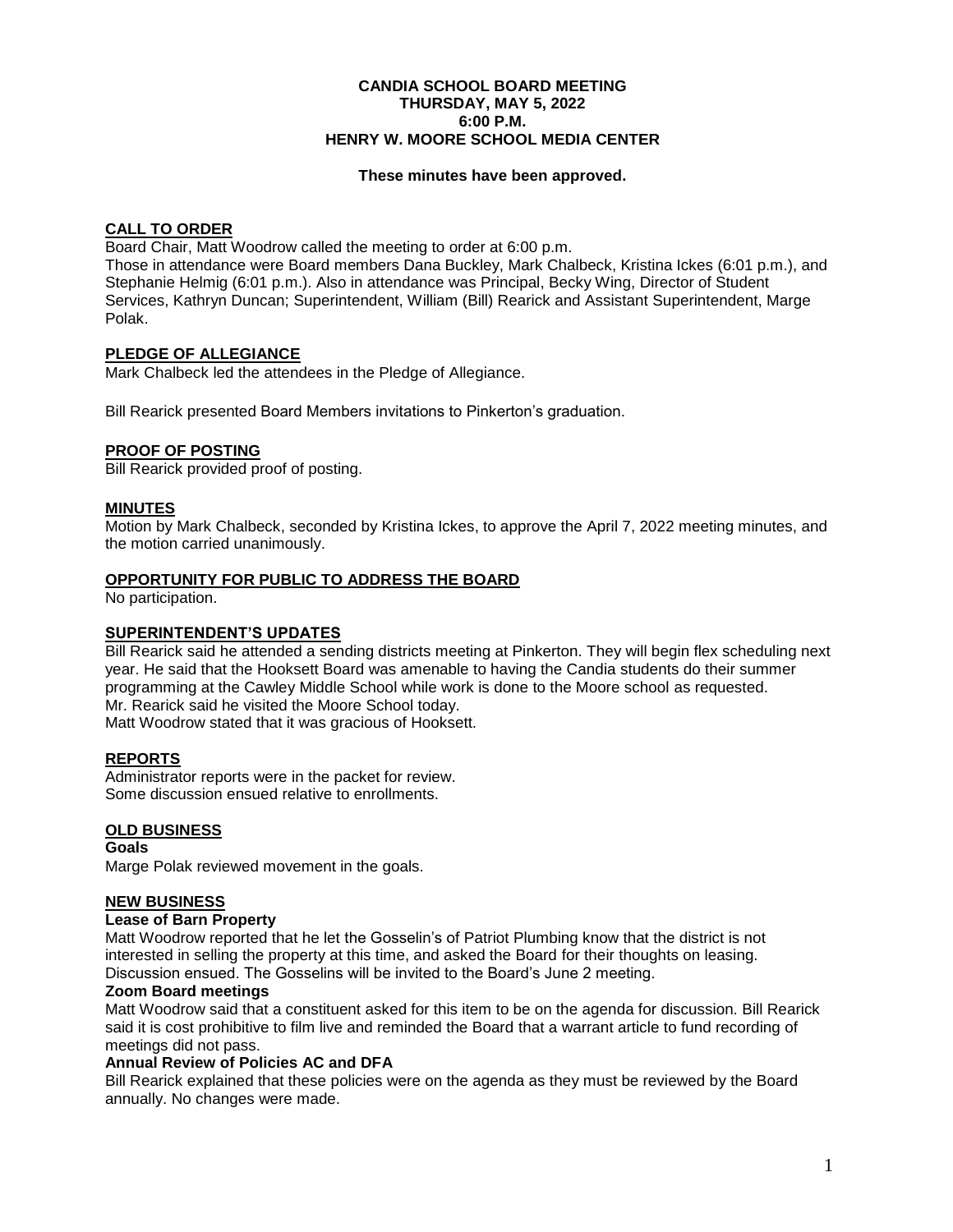### **General Assurances**

Marge Polak stated that the Superintendent and Board Chair reviewed and signed each page of the General Assurances. She said these are required by the Department of Education in order to receive federal funds.

# **August 4 Board meeting**

Bill Rearick asked the Board to consider moving the August 4 meeting a little later in the month, and they agreed to move it to August 11.

### **FINANCIAL**

Motion by Mark Chalbeck, seconded by Kristina Ickes to approve the manifest in the amount of \$614,239.81, and the motion carried unanimously.

### **PERSONNEL**

#### **Resignation**

Motion by Matt Woodrow, seconded by Dana Buckley, to accept the resignation of school nurse Caroline Megan, with deep regret, and the motion carried unanimously.

# **POLICIES**

### **Second Reading**

Motion by Dana Buckley, seconded by Matt Woodrow, to eliminate policy DJC, Petty Cash Accounts, and the motion carried unanimously.

Motion by Dana Buckley, seconded by Matt Woodrow, to accept the second reading/adoption of policies JX Facial Coverings, DA Fiscal Management Goals, DC Taxing and Borrowing Authority Limitations, DD, Funding Proposals and Applications, DEA Revenues from Local Tax Sources, DH Bonded Employees, DIE Audits, DJ Purchasing, DJB Purchasing Procedures, DJD Cooperative Purchasing, DK Payment Procedures, DM Cash in School Buildings, and the motion carried unanimously.

Motion by Kristina Ickes, seconded by Dana Buckley, to table policy EHB-R Records Retention, and the motion carried unanimously.

### **OPPORTUNITY FOR PUBLIC TO ADDRESS THE BOARD**

No participation.

### **NON-PUBLIC SESSION RSA 91-A:3 Section ll (a)**

At 6:50 p.m. motion by Matt Woodrow, seconded by Dana Buckley, to enter into a non-public session under RSA 91-A:3 Section ll a. With all in favor, the motion carried.

The Board returned into a public session at 6:50 p.m.

Motion by Matt Woodrow, seconded by Kristina Ickes, to seal the non-public minutes in perpetuity, and the motion carried unanimously.

# **INFORMATIONAL/UPCOMING AGENDA ITEMS**

Gosselin's of Patriot Plumbing

### **ADJOURNMENT**

Motion by Matt Woodrow, seconded by Dana Buckley to adjourn the meeting at 7:02 p.m., and the motion carried unanimously.

The next regularly scheduled Candia School Board Meeting will be on Thursday, June 2, 2022 at 6:00 p.m. at the Henry W. Moore School Media Center.

Respectfully submitted,

Rebecca McCarthy